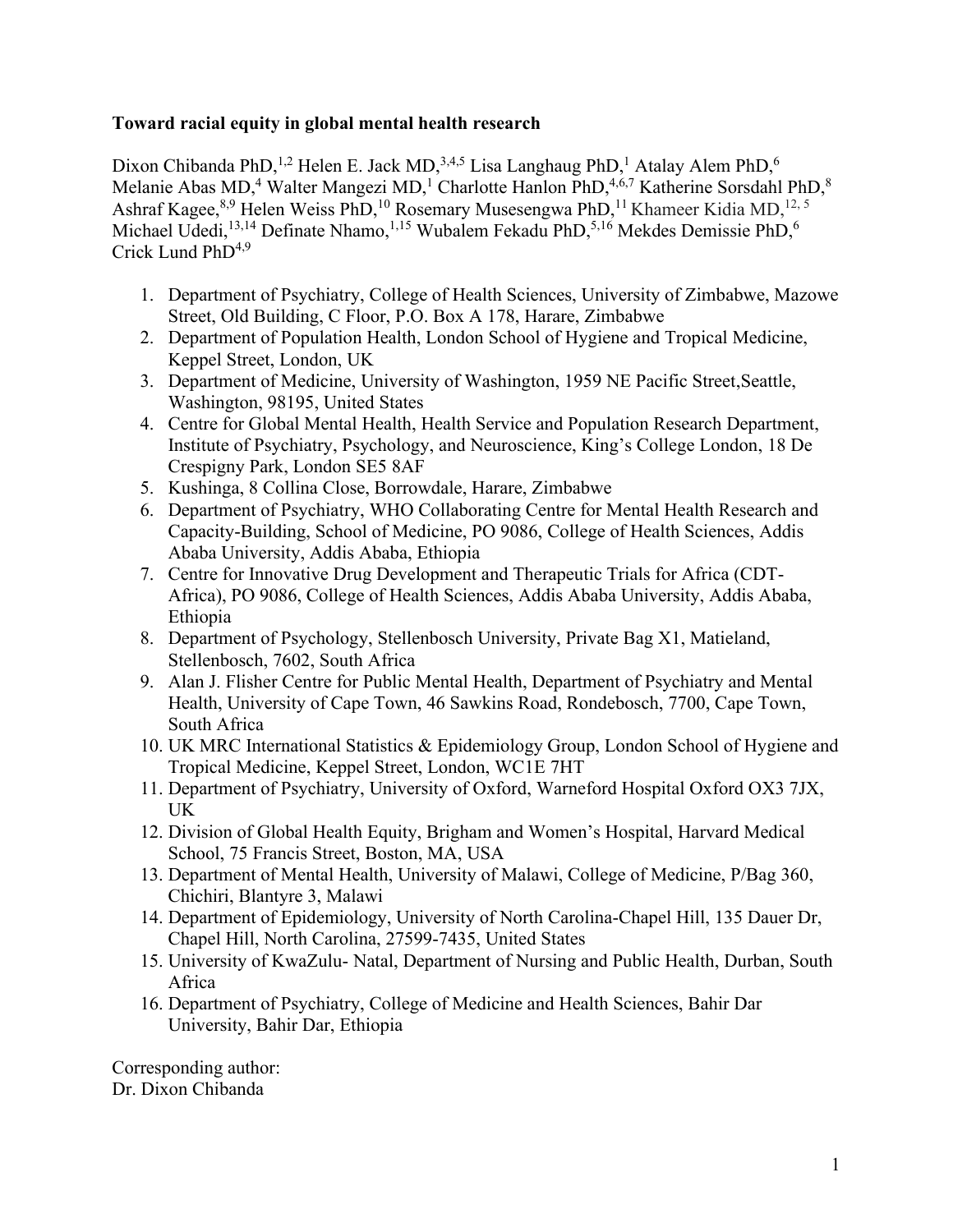Racism is rife. Building on the Black Lives Matter movement, we comment on the need to accelerate racial justice among mental health researchers. Over the past decade, recognition of the importance of mental health in low- and middle-income countries (LMICs) has grown, as seen through publication of landmark reports by the WHO and the World Bank. While LMICs are an increasing focus, people from LMICs continue to be underrepresented in publications, grants, and project leadership. Achieving racial equity in research is paramount (1). We focus here on the structures that create inequities between researchers in LMICs and those in highincome countries (HICs), which often fall along racial lines, with white researchers, often from HICs, holding privileged positions relative to black researchers, often from LMICs.

Colonial legacies have shaped the legal and political frameworks for healthcare delivery and research in Africa and have laid the foundation for systemic racism in global mental health. "Systemic racism" is a pattern of racial inequality that runs through behaviors, institutions, norms, and economic structures, leading to policies and practices that disadvantage people of colour (Table 1) (2). Systemic racism is often unintentional; grappling with it necessitates reflecting on assumptions about "the way things work." For example, we see racism in teaching through using instances of human rights abuses drawn exclusively from LMICs (3), and through showing students models of cross-cultural research which lack equitable partnership with LMIC researchers of color (4). An accumulation of these subtle discriminations can lead to "internalized racism," a feeling that, because of your race, you are less than others (5). This can lead to lower confidence and unwillingness to speak up in class, claim authorship, ask for a mentor, or consider yourself an expert.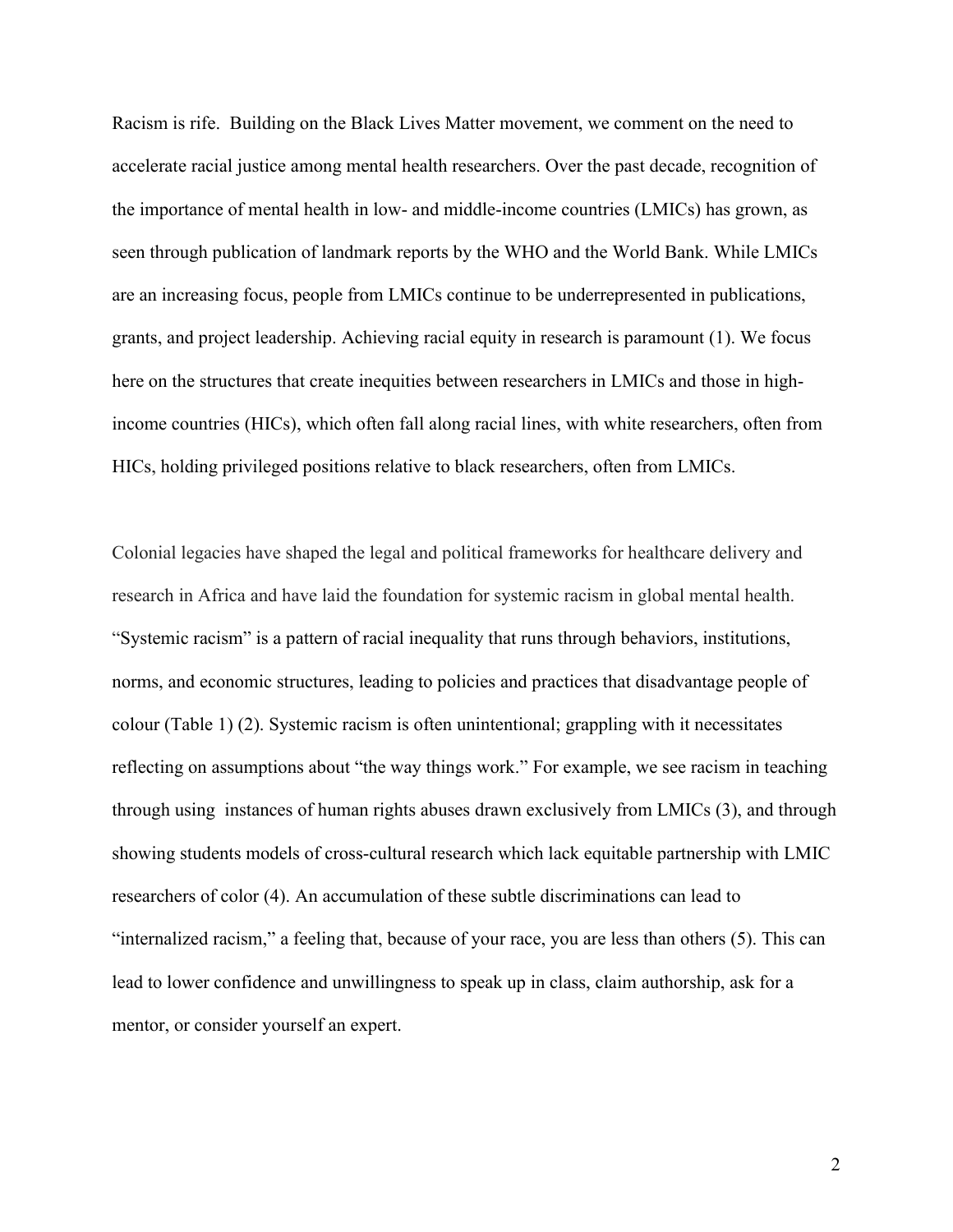"Institutional racism" is built into academic policies, processes, and hierarchies. A combination of funder requirements and lower grant management capacity of LMIC institutions has led to more research grants being held by HIC institutions with LMIC institutions as sub-awardees (6). This is perpetuated by LMIC institutions receiving flat rate overheads (e.g. less than 10%) while HIC instituions can negotiate rates of up to 60%. With this funding, HIC institutions can invest in their capacity without strengthening similar systems in LMICs. As a result of their institution's greater capacity and power, HIC investigators often head research projects, claim first and senior authorship, and lead publications from data collected by LMIC partners (4). While some HIC collaborators play a valuable role as mentors for LMIC researchers, this is not a substitute for senior investigators from their home countries as role models.

Tackling systemic racism will require funders, researchers, journals, and global health departments in HICs reckoning with their own power and privilege and pushing for a change in policies. Funders should prioritize grants being held at LMIC institutions and invest in strengthening administrative structures, grants management capacity, and data storage systems in LMIC institutions. Global health departments at HIC institutions should adjust their promotion structures to reward partnership: prioritizing being a middle author rather than first or senior author and being a co-investigator with the primary LMIC grant-holder. A number of African institutions have invested in capacity-building of individuals and departments, but these initial efforts have limited impact unless structural changes address injustices between institutions. One example is the African Mental Health Research Initiative (AMARI) [\(https://amari-africa.org/\)](https://amari-africa.org/), a multi-country capacity-building grant that is held by researchers at University of Zimbabwe with sub-awards to HIC partners. With strong African leadership, it works to train early-career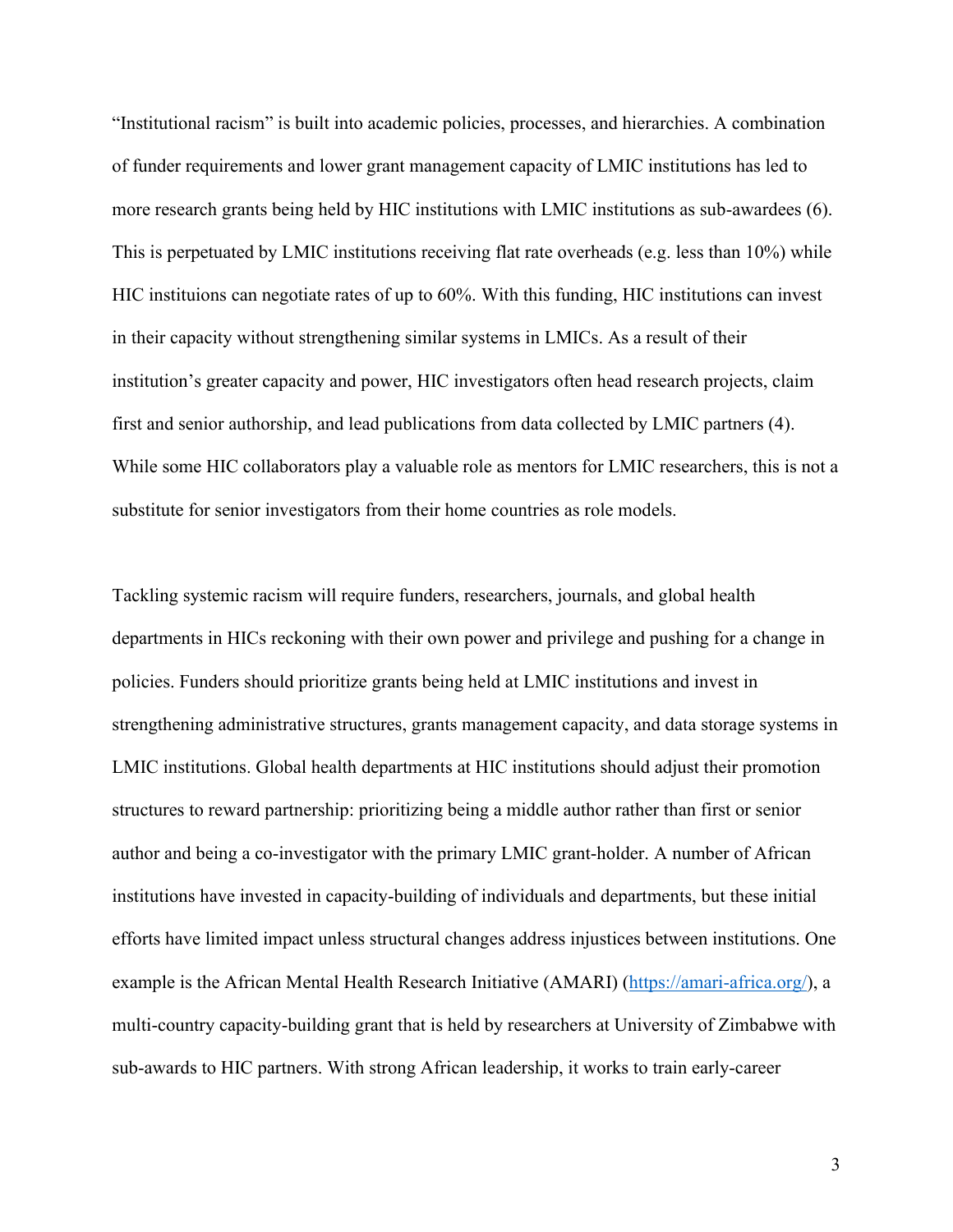African researchers and embed them in a network of regional and HIC mentors, preparing them to be future mental health leaders of the continent. To date, AMARI fellows have led 44 publications.

Many HIC and LMIC investigators already prioritize partnership and cocreation (7). Notably, investigators of colour at HIC institutions and white investigators at LMIC institutions have multifaceted identities that interact with racism in complex ways (3). HIC-LMICs partnerships can be strengthened through training of HIC instructors, supervisors, and collaborators on implicit bias and cross-cultural pedagogy. There is need for attention to equity at every step in the training and research process: where data are stored; who sits on editorial boards; the timing of meetings; who determines the initial research question; who travels; and supporting true, rather than tokenistic, inclusion of LMIC authors on manuscripts.

Imbalances in power are seen across global health: a review of 27 global health journals looking for editorial board diversity showed that the majority of journal editors (68%) and editors-inchief (73%) are based in high-income countries (8). Mental health researchers should lead in reducing disparities because we know the damaging effects that racism has on mental health. Promoting justice in our institutions and practices is a first step in confronting racism broadly. Mental health researchers are up to this challenge.

|                      | <b>Definition</b>                      | Illustative example from global     |
|----------------------|----------------------------------------|-------------------------------------|
|                      |                                        | mental health                       |
| <b>Interpersonal</b> | Ways that beliefs about race emerge in | White investigator asking her       |
| racism               | one-on-one or small group              | white collaborator, rather than her |
|                      |                                        | black collaborator, to give early   |

**Table 1: Types of racism and their expression in global mental health**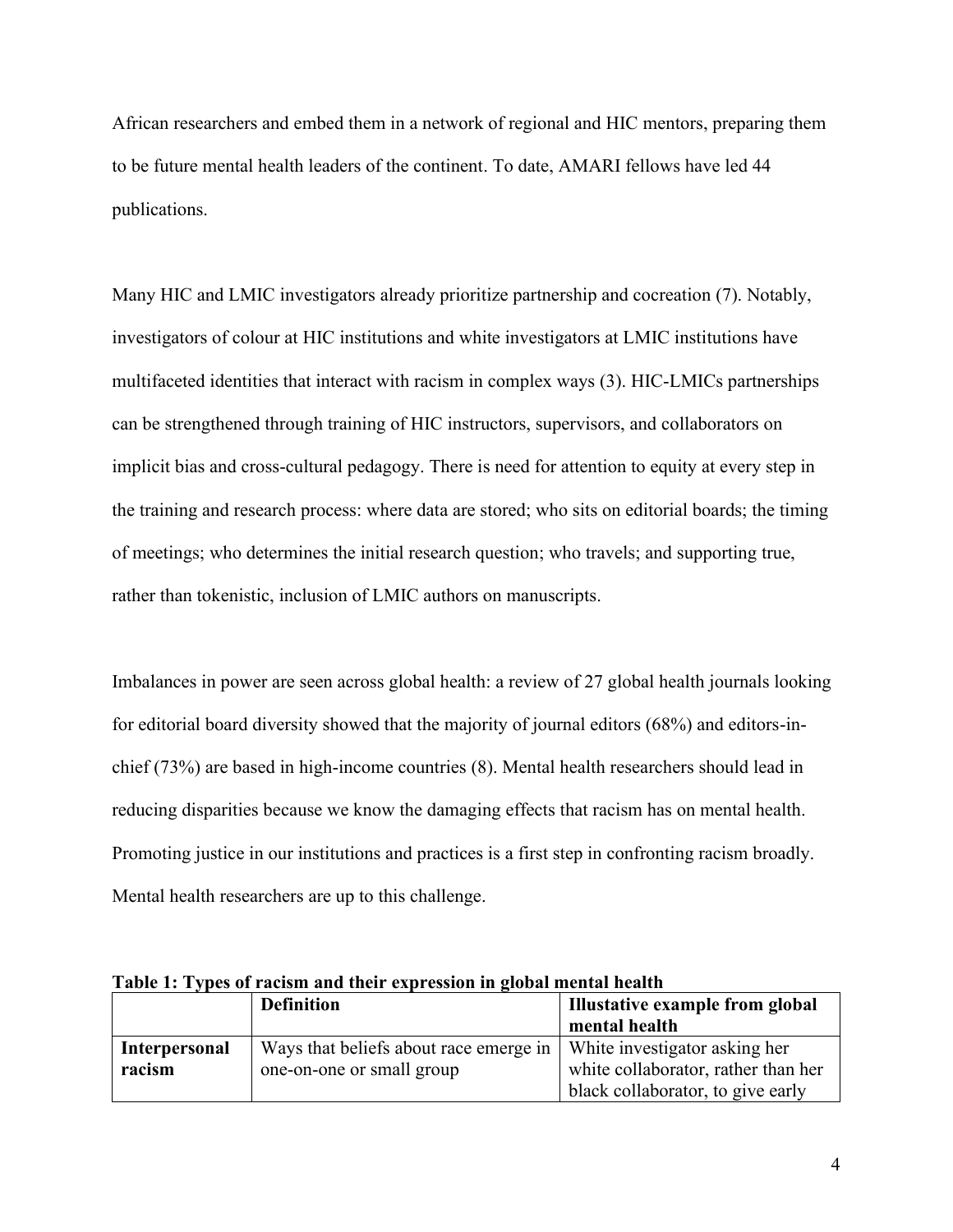|                                | interactions, from microaggressions to<br>physical violence                                                                                                      | comments on a manuscript, not<br>due to conscious belief about race,<br>but rather because of a<br>subconscious belief that those<br>comments may be more helpful<br>Black investigator feeling like she<br>must get the "stamp of approval"<br>from a white researcher before<br>moving forward with her project<br>rather than from a black mentor |
|--------------------------------|------------------------------------------------------------------------------------------------------------------------------------------------------------------|------------------------------------------------------------------------------------------------------------------------------------------------------------------------------------------------------------------------------------------------------------------------------------------------------------------------------------------------------|
| <b>Internalized</b><br>racism  | Personal understandings of race that<br>can alter perceptions about roles,<br>hierarchy, and self-worth.                                                         | Belief by black young investigator<br>that she is not qualified to run a<br>project so does not submit a grant<br>application                                                                                                                                                                                                                        |
| <b>Institutional</b><br>racism | Procedures, rules, policies, and norms<br>within universities, businesses, and<br>government that result in<br>systematically disadvantaging people<br>of colour | Grant management and finance<br>requirements that make it difficult<br>for LMIC institutions to submit or<br>hold large grants                                                                                                                                                                                                                       |
| Systemic<br>racism             | A society-level force that brings<br>together the different types of racism<br>in a mutually reinforcing manner                                                  | Disproportionately few<br>investigators of colour from<br>LMICs in leadership roles in the<br>field of mental health research                                                                                                                                                                                                                        |
| <b>Historical</b><br>racism    | A legacy of the colonial era that may<br>dismiss local knowledge as being<br>irrelevant and invalid                                                              | Colonial era anti-witchcraft laws<br>stigmatize African traditional<br>healers, who have been reduced to<br>an homogeneous group and largely<br>been ignored in the creation of<br>culturally-appropriate mental<br>health interventions, despite their<br>knowledge of indigenous modes of<br>mental illness (9)                                    |

Source for definitions of racism: Annie E. Casey Foundation (2)

## **Acknowledgements:**

The authors would like to thank Dr. Pamela Collins for reviewing a draft of this manuscript.

#### **Declaration of interests:**

The authors declare no conflicts of interest.

#### **Role of the funding source:**

This work was supported through the DELTAS Africa Initiative [DEL-15-01]. The DELTAS Africa Initiative is an independent funding scheme of the African Academy of Sciences (AAS)'s Alliance for Accelerating Excellence in Science in Africa (AESA) and supported by the New